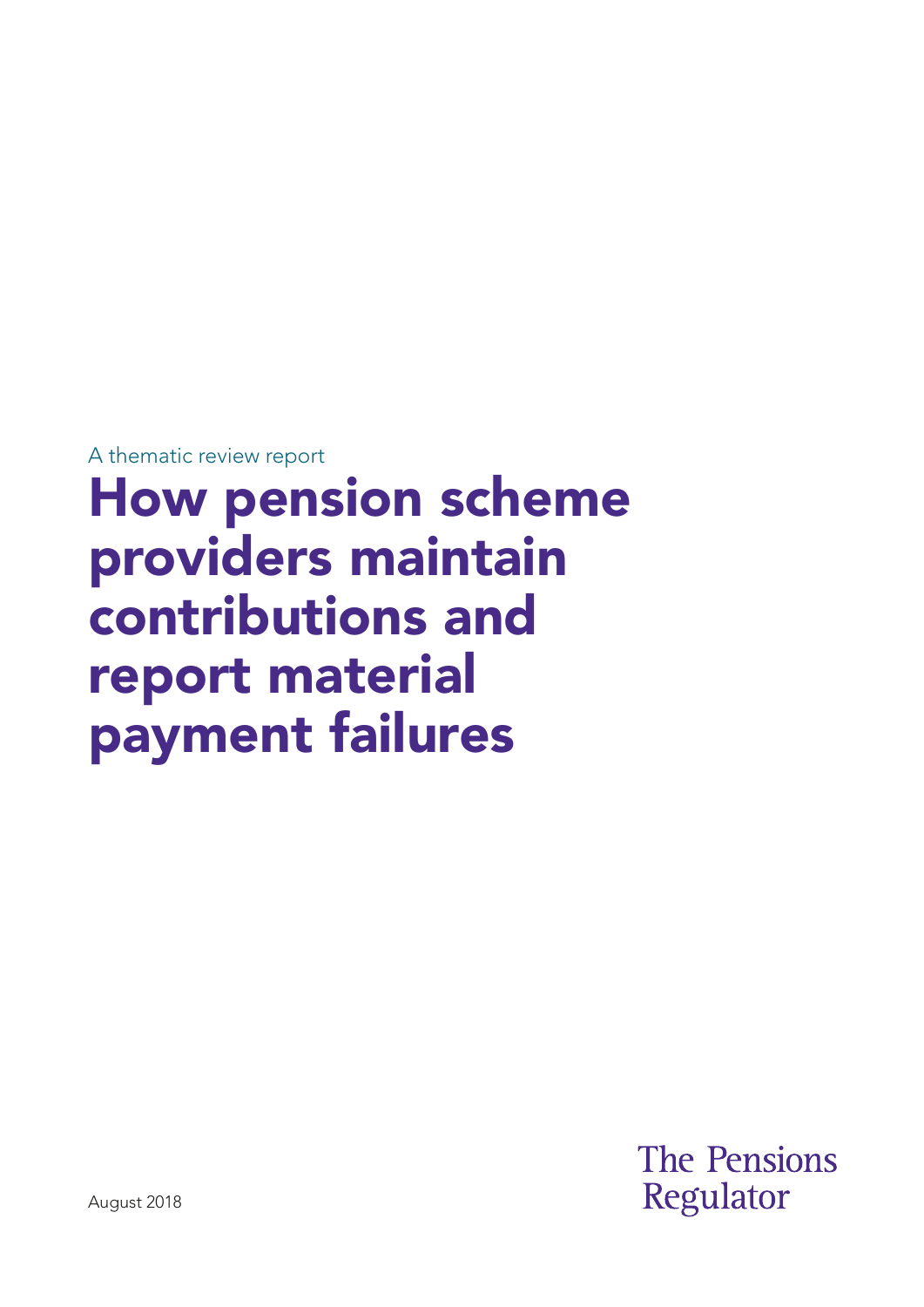| <b>Contents</b>                       | page |
|---------------------------------------|------|
| Introduction                          | 3    |
| Background                            | 4    |
| The review                            | 5    |
| Our recommendations for best practice | 6    |
| Key risks and failures we identified  | 7    |
| <b>Enforcement action</b>             | 8    |
| How we'll carry this work forward     | 8    |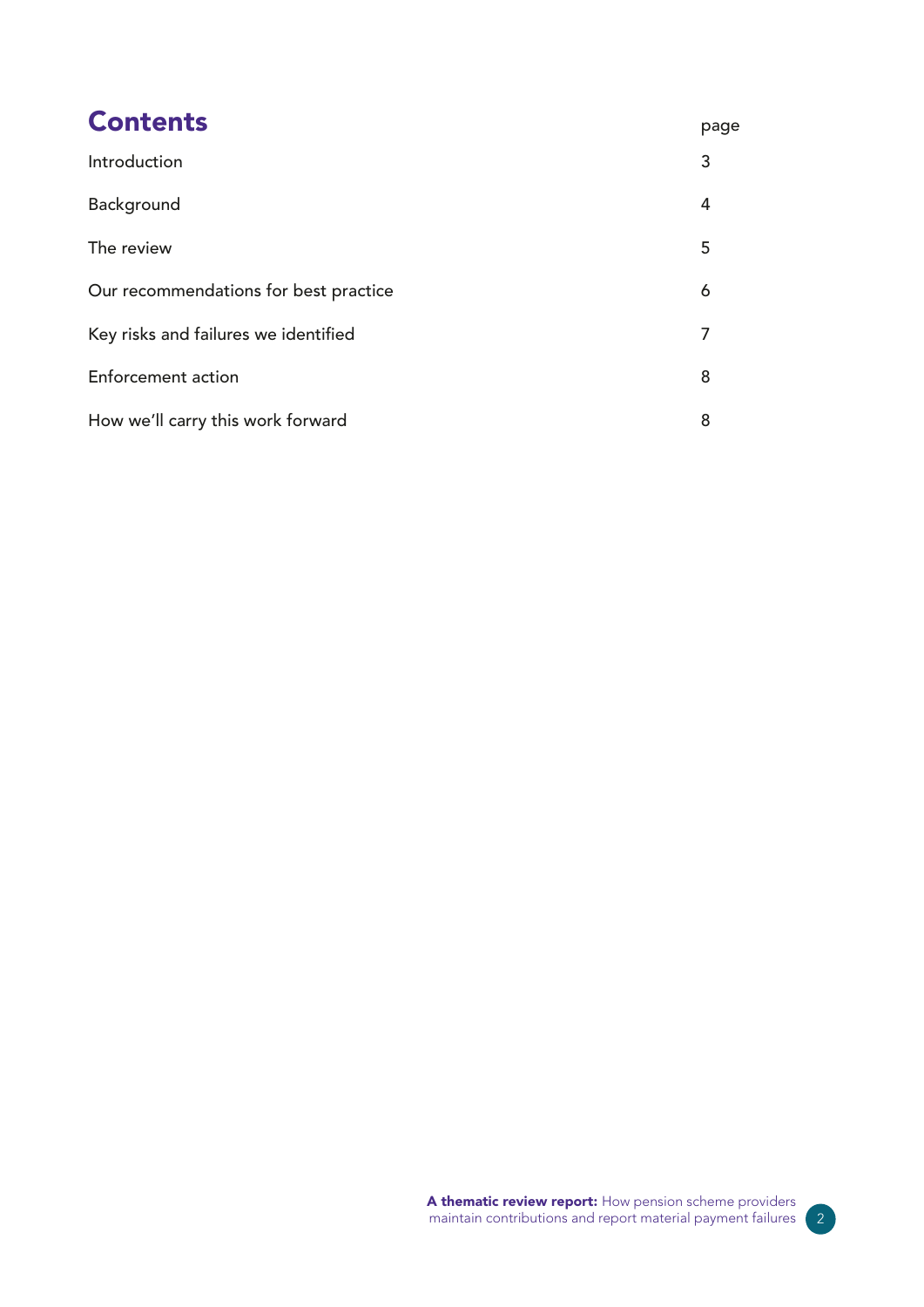This report details how we've been working with providers of occupational and personal pension schemes as part of a thematic review to improve our understanding of the systems, processes and resources they use to ensure accurate contributions are paid on time by employers.

#### Introduction

Following the publication of our codes of practice 5 and 6 (Reporting late payment of contributions to occupational/personal pension schemes) in September 2013, we have been working with providers to ensure that appropriate standards around contributions and reporting material payment failures are reached and maintained.

Automatic enrolment (AE) has been very successful, but its continued success relies to a large degree on ensuring that contributions due are paid in full and on time. With more than 9.5 million people newly saving or saving more into a workplace pension, we decided to delve further into the issue to make sure providers have effective processes in place to manage these increased volumes.

In this report, we set out the key findings from the thematic review and the action we'll be taking to make improvements where needed. We also detail how we've been working with providers to increase our understanding of the systems, processes and resources they use for maintaining contributions. We also share some areas where improvements can be made, what providers can do to get the right systems in place and how they can make sure they're managing risk in the most effective way.

We've found that working with scheme providers in this way is highly valuable and gives us a clearer view of processes, levels of compliance, key risk areas and best practice, which helps us work across the industry, driving up standards and encouraging others to meet them. The meetings we held as part of this review were well-received by the providers, who were keen to learn from others and ensure they were putting in place sufficient systems to monitor payments effectively and report to us as required.

Our findings have been largely positive, which is very encouraging. We've seen some good examples of best practice, which we're keen to share so other providers can follow suit.

''Ensure that appropriate standards around contributions and reporting material payment failures are reached''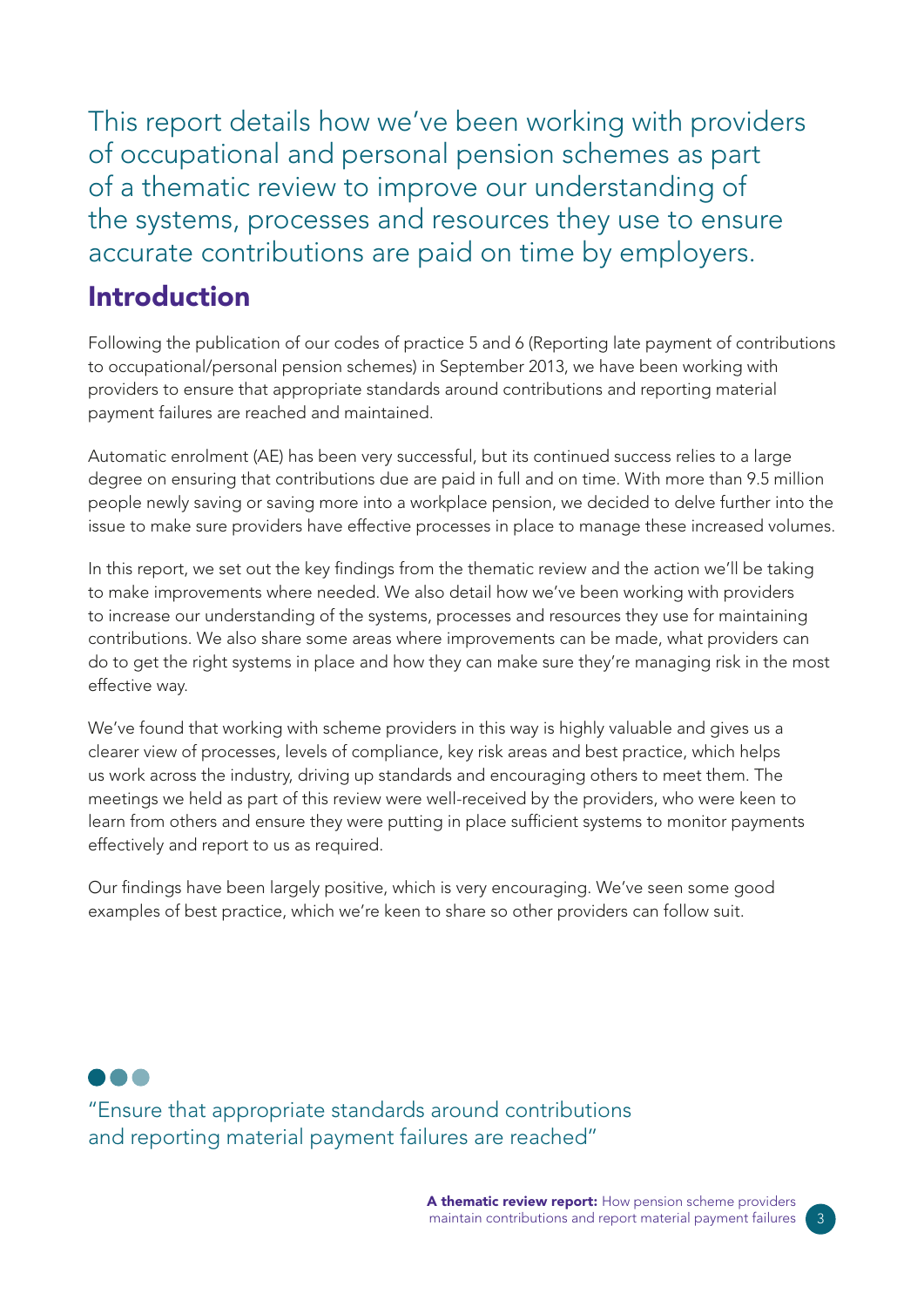## **Background**

In 2015, we produced a summary report based on proactive visits to a number of providers and one of the recommendations that followed was to continue this engagement and, where possible, to widen the type and number of schemes involved.

In 2017, our TPR Future programme reiterated the importance of maintaining contributions work for the continued success of AE and decided to undertake a thematic review to examine this work in more detail. The overarching aim of this review was to ascertain whether providers and trustees have sufficient systems and processes in place to match the duties, standards of conduct and practice that we expect.

We set out in our codes of practice 5 and 6, the standards of conduct and practice we expect from trustees and scheme managers in maintaining contributions and reporting material payment failures. This includes the following:

- Enabling the effective monitoring of the payment of contributions under a payment schedule (or a direct payment arrangement if the scheme is a personal pension scheme).
- Taking appropriate action to resolve overdue contributions.
- Reporting material payment failures to us and scheme members within a reasonable period.

We've looked at how providers' approaches to the codes and guidance have been implemented. This includes receiving and maintaining contributions, and fulflling their legal obligation to report material payment failures. In particular, we've examined risk-based approaches, how they provide information to members and how they report material failures to us.

''Our TPR Future programme reiterated the importance of maintaining contributions work for the continued success of AE''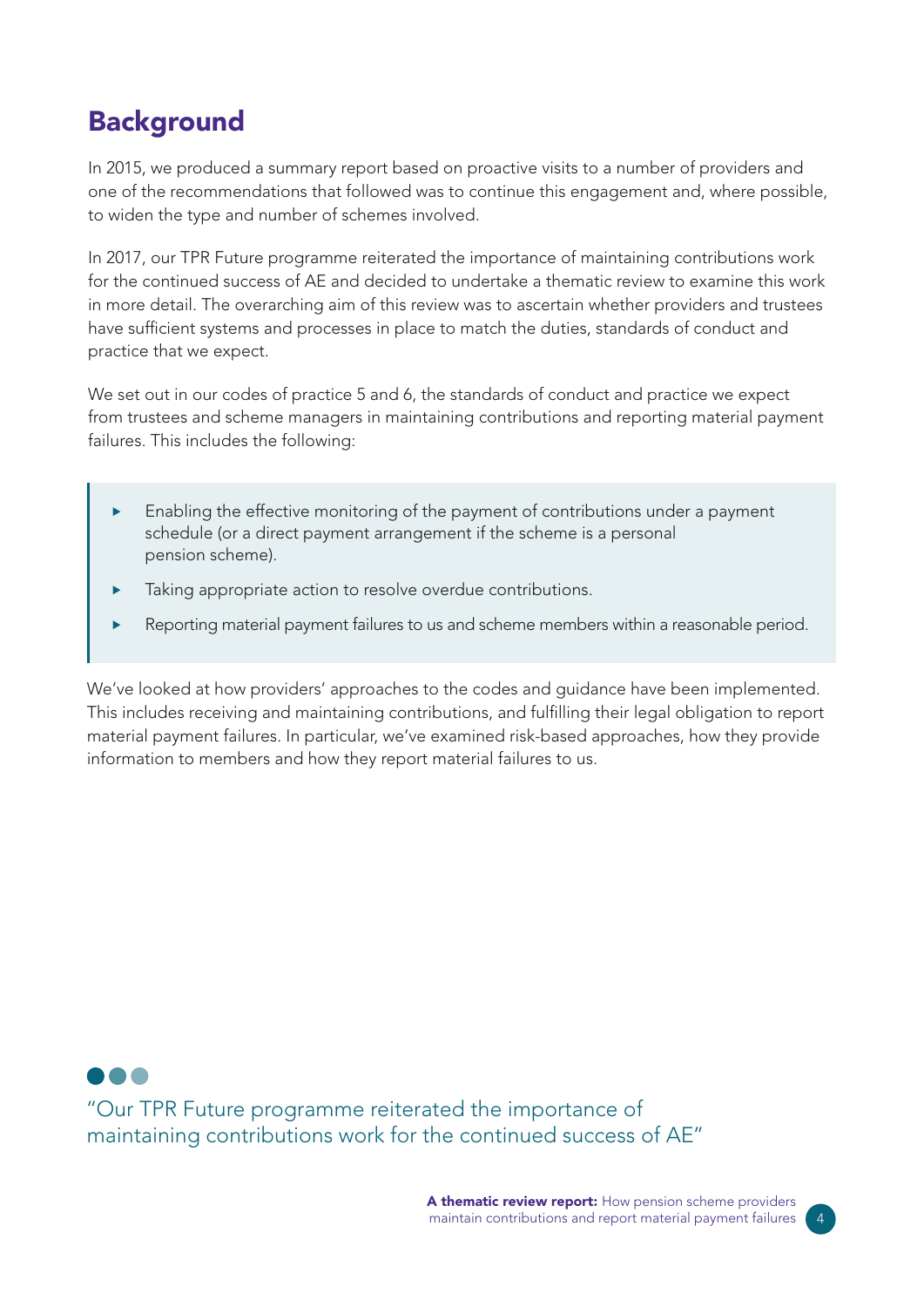#### The review

We conducted the review between spring and autumn 2017, which involved meeting with 14 providers. These providers were chosen to represent the diversity of the market and varied in size, structure and complexity.

Before the meetings took place, providers were asked to prepare by having certain information available around their systems and processes to support the meeting.

During the meetings, we asked questions about the providers' resourcing for maintaining contributions, their risk-based processes for dealing with late payments, how they provide information to members, how they chase employers for payment when payment failures are identified and how they report to TPR and members.

The results we gained from the meetings generally indicated that providers systems and processes for receiving and maintaining contributions matched the standards of conduct and practice we expect as set out in our codes of practice and we found some good examples of best practice. However, we also uncovered a number of risk areas and some significant discrepancies in the quality and effectiveness of the providers' processes and procedures.

Although we are not able to share who the providers were and how they were ranked, we have been able to provide a general overview of the RAG ratings.



#### Figure 1: RAG ratings for the 14 providers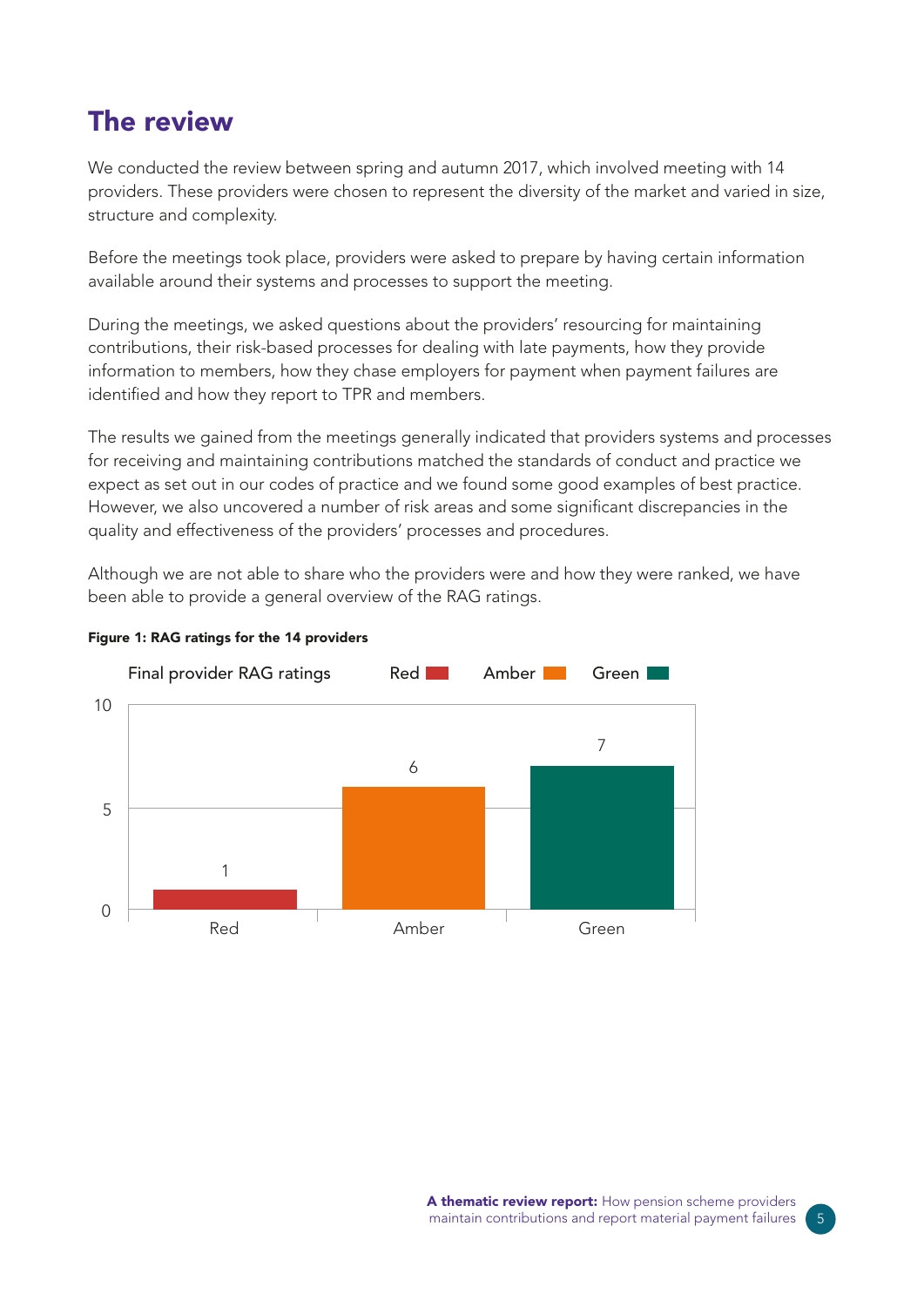#### Our recommendations for best practice

- We found that automated and standardised chasing processes for material payment failures were beneficial
- $\oslash$  Using a variety of contact methods to chase employers for payment was effective, as was using an escalating tone as the period of the payment failure deteriorated. Adopting an approach that uses personal contact through telephone calls and web chat has proven effective. The escalated tone often results in a swift resolution.
- We believe that having an automated system in place will enable providers to systematically identify underpayments based on the data available (pensionable pay data). This will also then help providers identify areas of risk so they can direct their resource to high-risk employers. Collecting necessary data enables providers to know they are receiving the correct level of contributions and helps trustees and managers to identify payment failures.
- Having a comprehensive knowledge and training regime will ensure that the core contribution functions and reporting requirements are known to several members of staff and minimises the risk of a single point of failure. Additionally, having a dedicated team that is given clear responsibility for managing the monitoring and reporting of late payments ensures that the subject is not a secondary priority.
- Informing members of late payments at an early stage (and before it becomes a legal requirement to do so) is effective in reaching an early resolution with the employer. An effective example was identifed where members were informed of their employer's payment failure at the 60 day point, which resulted in the contributions being paid by the employer before the absolute requirement to report to TPR was reached at the 90 day point.
- Having an accessible online portal provides information and clarity for members. It gives them the option of viewing and updating the relevant information concerning their pension and payments, and it may also be beneficial in showing the percentages of their salary being paid across (this is particularly useful as contributions increase over time).
- Including maintaining contributions as a standing agenda item at trustee and provider meetings will enhance its importance, and ensure that trustees receive relevant information and engage with the subject. Ensuring trustees are fully aware of their responsibilities is critical to achieving effective and robust processes.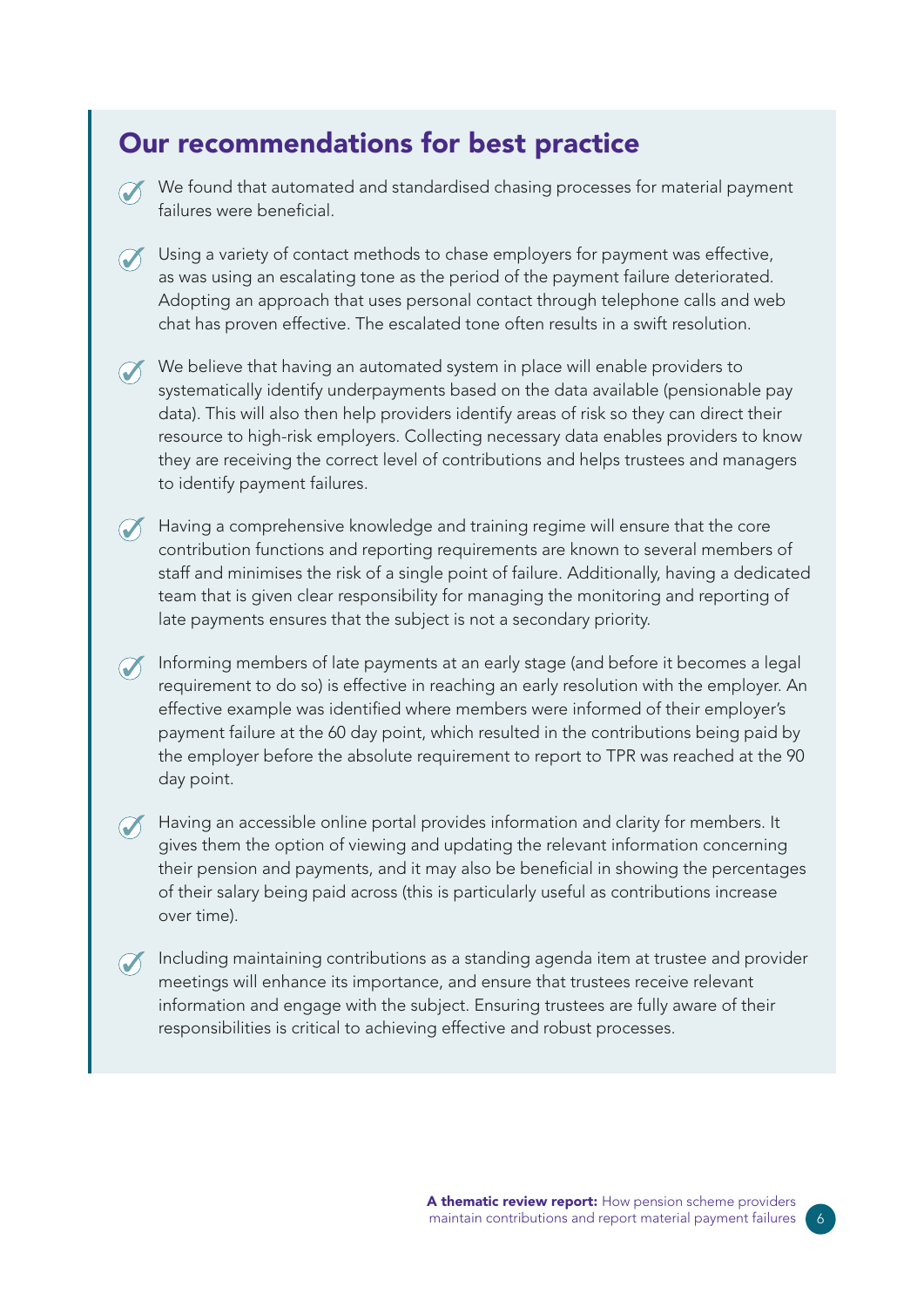## Key risks and failures we identifed

We will continue to focus on the schemes rated 'amber' to drive up standards. Although our codes and guidance stipulate that not every single provision of them has to be adhered to, and risk-based approaches should be commercially viable and proportionate, the adopted approach should ensure trustees and managers are able to discharge their duties effectively. We believe the following fndings are notable and improvements in these areas would improve the effectiveness of providers' maintaining contributions processes:

- ▶ Despite pensionable pay data being collected by some providers, it was not always used effectively as part of a risk-based approach to monitoring contribution levels as set out in our codes. For example, some providers were overly reliant on schedule information from employers, without any consideration of available pensionable pay data to verify the schedule's accuracy.
- **Identifying high risk employers was a considerable weak point.** Half of the providers did not have formal policies to clearly set out what is considered to be high risk, and there was a lack of documented procedures in place to do this. While there is no specific code-based requirement for providers to have a formal policy on their risk based approaches, we feel that having robust, proactive and systematic processes is more effective than taking a reactive, inconsistent or ad-hoc approach.
- Providers' documenting of contribution processes and procedures was generally good, but four providers had insufficient documentation in place, and one provider only had draft **versions available**, which were still pending trustee sign-off. As above, we found that where processes were documented, standards were generally higher, and where documentation was lacking there was a higher risk of system or procedural failure.
- **There were inconsistencies around how material payment failures were reported to** members. Though the majority of providers do so, there are considerable differences in the quality, method and timing of reports. One provider didn't report to members as required as they were worried about potential ramifications.
- $\blacktriangleright$  Eight providers relied almost entirely on the 90-day trigger outlined in our codes, with little or nothing being done to identify potential reasons for payment failure and eliminate obvious administration errors at an earlier stage. It is important to identify the cause of the payment failures in order to identify which failures trustees and managers believe are materially signifcant to TPR and must be reported. This is also important as the reporting period may depend upon the type of failure. For example, if something appears suspicious and may involve dishonesty, fraud or misuse of funds, this should be reported immediately.

7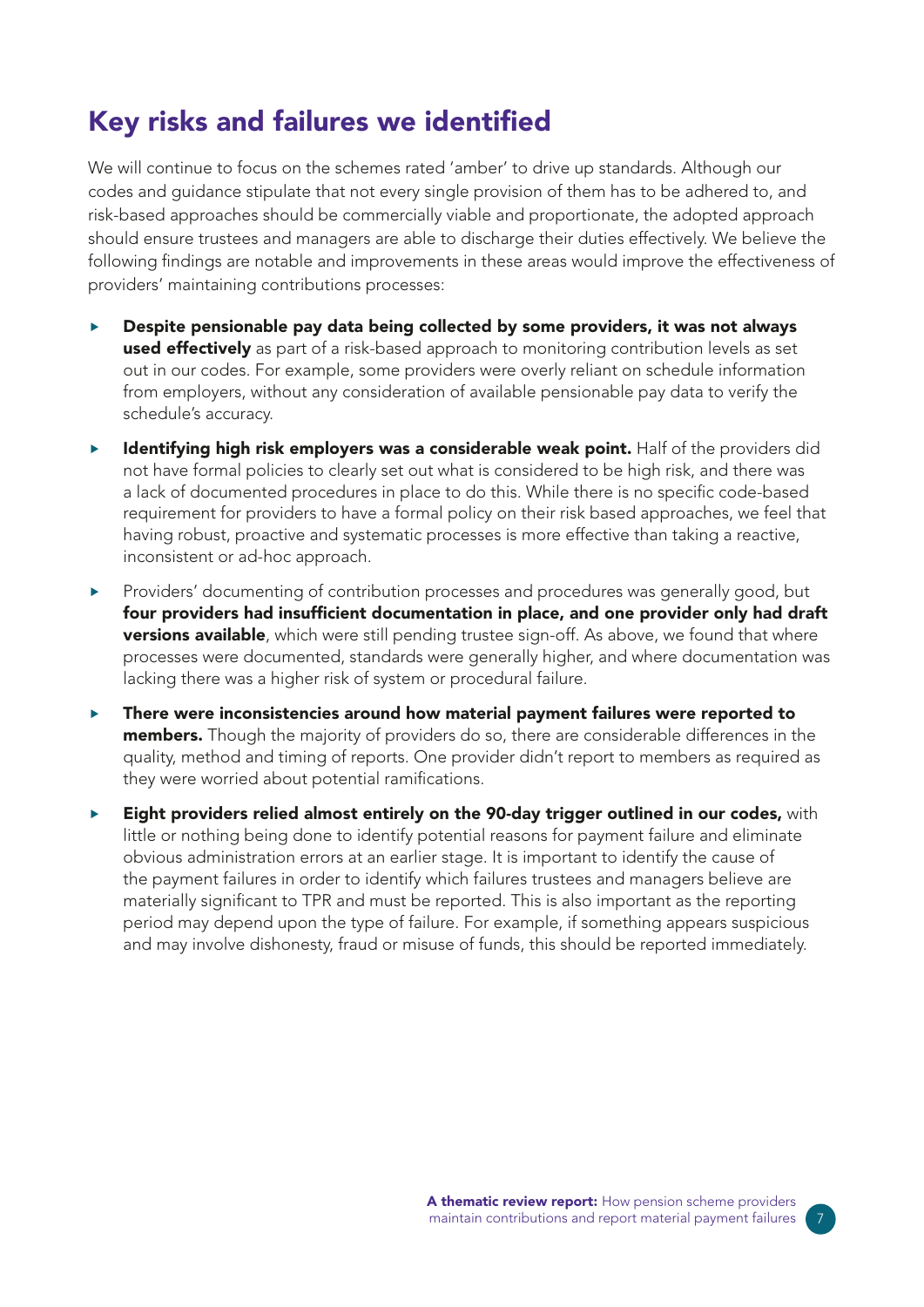#### Enforcement action

Enforcement action has already been taken against one provider for failing to report to TPR and members. This resulted in a fine being issued against the professional trustees following a decision by the Determinations Panel. The scheme in question responded quickly and professionally by implementing the changes necessary to ensure the issues were resolved and the required standards are now met. This demonstrates the value of the intervention we have taken to protect members' benefts. We continue to work with a further scheme and will take appropriate enforcement action where required.

## How we'll carry this work forward

We'll maintain our engagement with the industry and the schemes we've contacted to ensure the standards and the relationships we've developed are maintained.

Where issues and breaches are identified which may leave a scheme in a position below our expectations, appropriate enforcement action will be considered and taken where necessary.

Our existing communications work will continue and we'll seek further opportunities to educate the industry about our expected standards of conduct and practice that we set out in the codes.

## Use of thematic reviews in the future

This was the first thematic review that we have conducted as part of our TPR Future programme. The review has allowed us to conduct a structured, time-bound and risk-focused assessment on an important topic for ensuring the continued success of AE.

As documented in this report, the review has allowed us to identify some key risks and to generate recommendations for best practice. In the coming months, we'll continue to use such thematic reviews to assess other areas of focus within the wider pensions landscape.